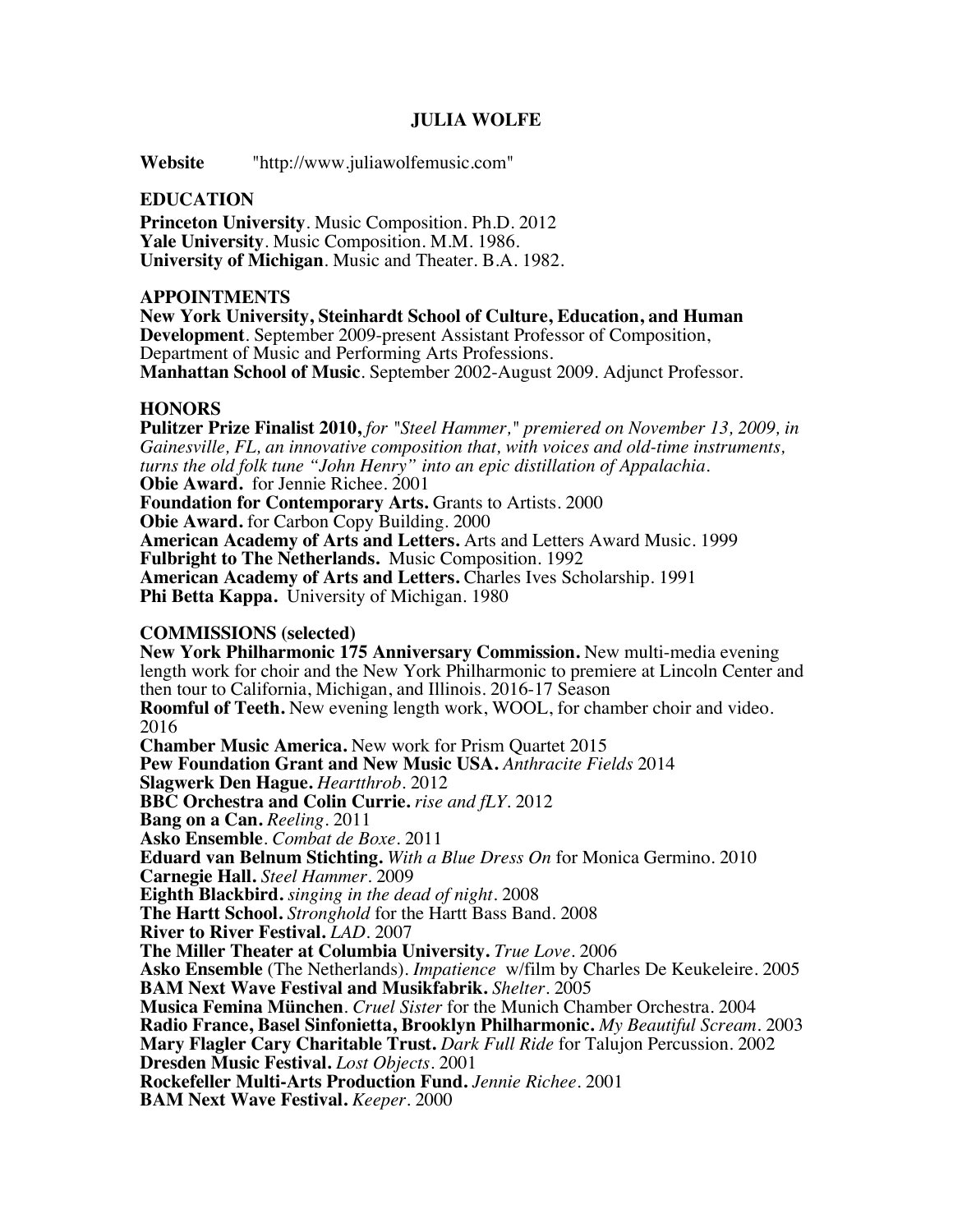**2000 Olympic Arts Festival.** *Haircut*. 2000 **Settembre Musica Festival** (Italy). *The Carbon Copy Building*. 1999 **The MAP Fund.** *Big, Beautiful, Dark and Scary*. 1999 **Meet the Composer Consortium Commissioning Program.** *Girlfirend*. 1998 **NPS Dutch Radio.** *Believing* for Bang on a Can All-Stars. 1997 **Arena Stage Theater.** *House Arrest*, First Edition. 1997 **Library of Congress/Kennedy Center.** *Mink Stole*. 1997 **Kronos Quartet.** *Dig Deep*. 1995 **Mary Flagler Cary Charitable Trust.** *Lick* for Bang on a Can All-Stars. 1994 **La Camarata** (Mexico City). *Tell Me Everything*. 1994 **Orkest de Volharding** (The Netherlands). *Arsenal of Democracy*. 1993 **Meet the Composer Consortium Program.** *Early That Summer* for The Lark Qt. 1993 **Huddersfield Festival** (England). *my lips from speaking* for Piano Circus. 1993 **Koussevitzky Foundation.** *Four Marys* for The Cassatt Quartet. 1991 **American Composers Orchestra.** *Window of Vulnerability*. 1991 **Rotterdam Arts Council.** *The Vermeer Room* for Festival Confrontaties. 1989 **New York Youth Symphony.** *Amber Waves of Grain*. 1988

# **LIST OF PUBLISHED WORKS**

# **ORCHESTRA**

*riSE and fLY* (2012) 20' percussion concerto Instrumentation: large orchestra and soloist *Thirst* (2008) 27' Instrumentation: 1111(cbn)/1110/2perc/pf/egtr/str(1.1.1.1.1) *Fuel* (2007) 23' Instrumentation: string orchestra (min 65431) *Cruel Sister* (2004) 30' Instrumentation: string orchestra (min 65431) *My Beautiful Scream* (2003) 25' Instrumentation: string quartet concerto amplified string quartet plus 2+pic.2+cor.2+bcl.2+cbn/432+btbn.1/4perc/hp.pf.ebgtr/strings *Window of Vulnerability* (1991) 9' Instrumentation: 3(2pic)33(bcl2+cbn/432+btbn.1/timp.4perc/hp.syn.pf/str *Amber Waves of Grain* (1988) 8' Instrumentation: 2(pic)222/432+btbn.1/4perc/hp/str

# **LARGE ENSEMBLE**

*Combat Du Boxe* (2011) 7' Instrumentation: 1(pic)111/1111/2perc/hp.pf.egtr/11111 *Traveling Music* (2009) 120' Instrumentation: 100+ musicians of any type *Stronghold* (2008) 17' Instrumentation: eight double basses *Lad* (2007) 17' Instrumentation: nine bagpipes *True Love* (2006) 24' Instrumentation: amplified accordion, 1(pic)111/111/2perc/hp.pf/11111 *Impatience* (2005) 37'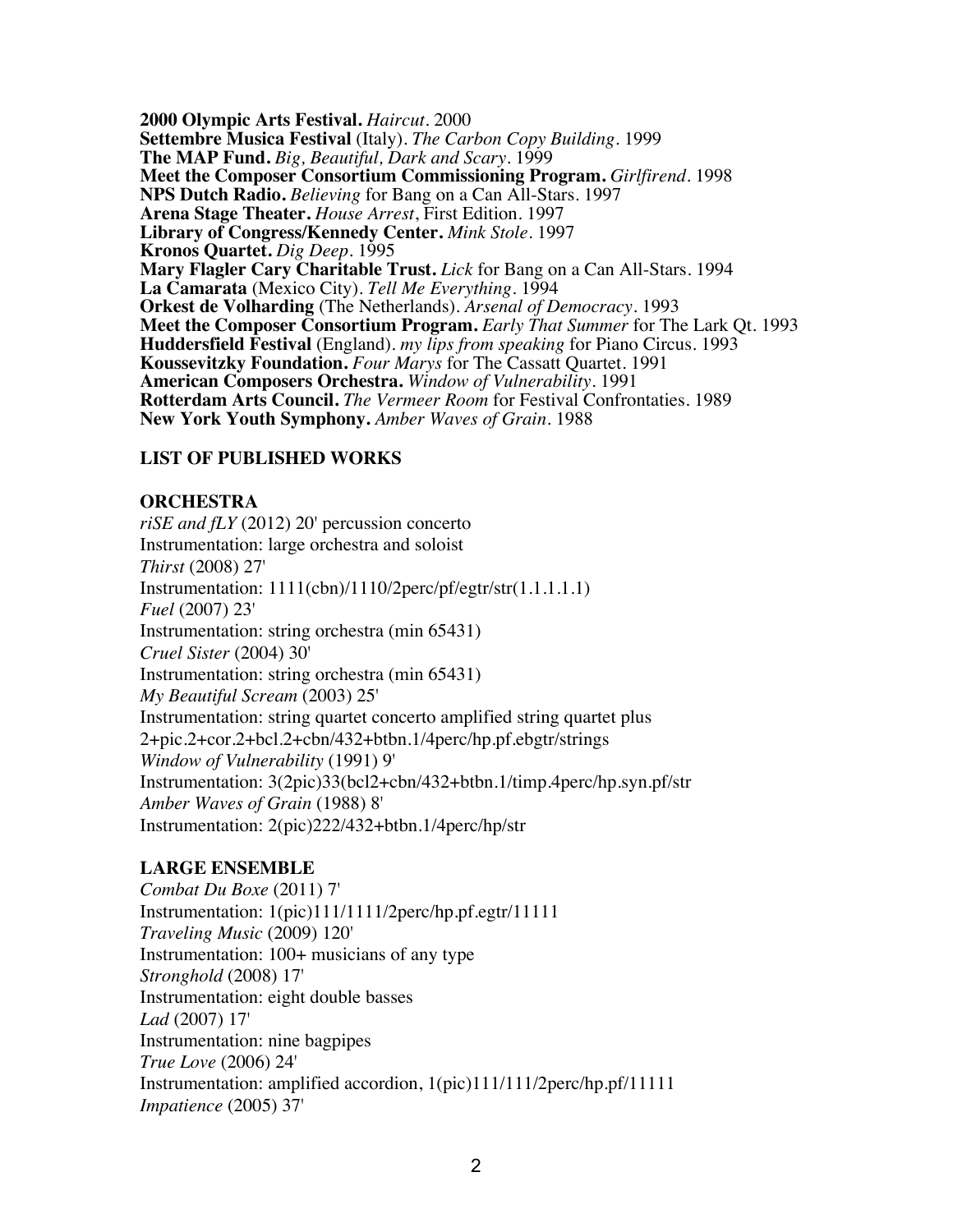Instrumentation: 1(pic)111/1111/2perc/hp.pf.egtr/11111 *Tell Me Everything* (1994) 8' Instrumentation: 111asx.1/1110/2perc/hp.pf/1111; amp *Arsenal of Democracy* (1993) 9' Instrumentation: pic.ssx+asx+barsx/132+btbn.0/pf/bgtr *The Vermeer Room* (1989) 12' Instrumentation: 1(pic)111/1110/2perc/hp.pf/1111

# **CHAMBER ENSEMBLE**

*Heartthrob* (2012) 10 min. percussion sextet *Steel Hammer* (2009) 60' Instrumentation: 3 sopranos, cl, perc, gtr, pf, vc, db *singing in the dead of night* (2008) 18' Instrumentation: fl.cl/perc/pno/vn.vc *Big, Beautiful, Dark and Scary* (2002) 10' Instrumentation: cl/perc/pf/egtr/vc.db; amp *Dark Full Ride* (2002) 18' Instrumentation: perc. quartet for 4 drum sets *Girlfriend* (1998) 18' Instrumentation: fl.cl/perc/kbd/vn.vc;tp;amp *Believing* (1997) 10' Instrumentation: cl/perc/kbd/egtr/vc.db; amp players all sing, especially cellist *Dig Deep* (1995) 14' Instrumentation: string quartet *Steam* (1995) 8' Instrumentation: fl/eorg/vc/Harry Partch instruments (2 harmonic canons, 1 blo-boy) *Lick* (1994) 10' Instrumentation: ssx/perc/pf/egtr/vc.db; amp *Early That Summer* (1993) 12' Instrumentation: string quartet *my lips from speaking* (1993) 15' Instrumentation: 6 pianos

*Four Marys* (1991) 11' Instrumentation: string quartet *On Seven-Star-Shoes* (1985) 6' Instrumentation: woodwind quintet fl, ob, cl (bs cl), bsn, fhn flute, hobo, clarinet (bass clarinet) french horn.

# **SOLO/DUO**

*With a Blue Dress On* (2010) 10' Instrumentation: solo violin plus 8 recorded tracks *Compassion* (2001) 12' Instrumentation: solo piano *Earring* (2000) 2' Instrumentation: solo piano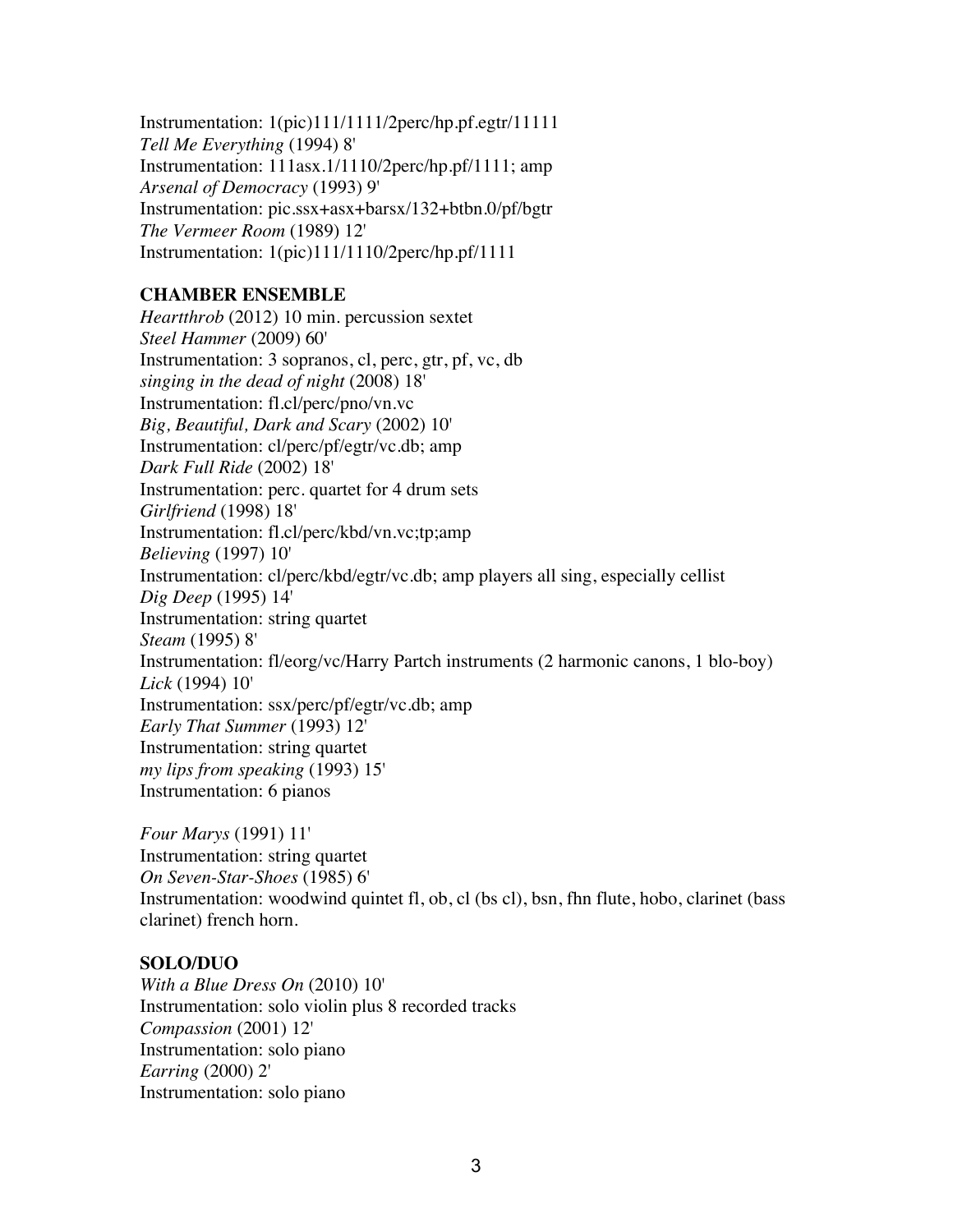*Mink Stole* (1997) 12' Instrumentation: violin, piano *East Broadway* (1996) 3' Instrumentation: toy piano and audio playback *my lips from speaking* (1993) 15' Instrumentation: solo piano and audio playback

# **OPERA**

*Shelter* (2005) 70' Instrumentation: 3 sop, fl, ob, cl, bn, hn, tpt, tbn, tba, pno, e gtr, e bgtr, perc, 2 vln, vla, vc, cb; amp *Lost Objects* (2001) 70' Instrumentation: Cast: S, 2Ct solo, chor, DJ e ensemble (egtr, e bgtr, perc, syn, sx), Baroque orch *The Carbon Copy Building* (1999) 75' Instrumentation: Cast: 3 male voices, one female voice; Mz, T, 2Bar/Ct cl(bcl, cbcl, ssx)/perc/syn/egtr; amp

## **CHORUS**

*Anthracite Fields* (2014) 60 min. *Keeper* (2000) 11' Instrumentation: 6 male voices, tp *Guard my tongue* (2009) 10' Instrumentation: SATB choir

### **STAGE**

*Jennie Richee: The Life, History & Art of Henry Darger* **(**2001) 100' Instrumentation: brass, strings, voices and sampled sounds on tape *House Arrest* (1997) 100' with Anna Deveare Smith Instrumentation: clarinet, drum beats, string trio and sampled interviews on tape

### **RECORDINGS Solo Discs**

Wolfe, Julia. **"Steel Hammer"** Cantaloupe Music, 2014 Wolfe, Julia. **"Cruel Sister"** Cantaloupe Music. 2011 Wolfe, Julia. **"Dark Full Ride"** Cantaloupe Music. 2010 Wolfe, Julia. **"The String Quartets"** Cantaloupe Music. 2003 Wolfe, Julia. **"Arsenal of Democracy"** Philips Classics. 1996

#### **RECORDINGS Appearances on Compilations**

Wolfe, Julia. **"Early that summer"** Ethel, Innova. 2012 Wolfe, Julia. **"Big, Beautiful, Dark, and Scary"** Cantaloupe Music. 2011 Wolfe, Julia. **"Lick"** Bang on a Can Classics. Cantaloupe Music. 2002 Wolfe, Julia. **"Lost Objects"** Teldec. 2001 Wolfe, Julia. **"Believing"** Bang on a Can: Renegade Heaven. Cantaloupe Music. 1999 Wolfe, Julia. **"The Carbon Copy Building"** Cantaloupe Music. 1999 Wolfe, Julia. **"East Broadway"** Art of the Toy Piano. Philips Classics. 1997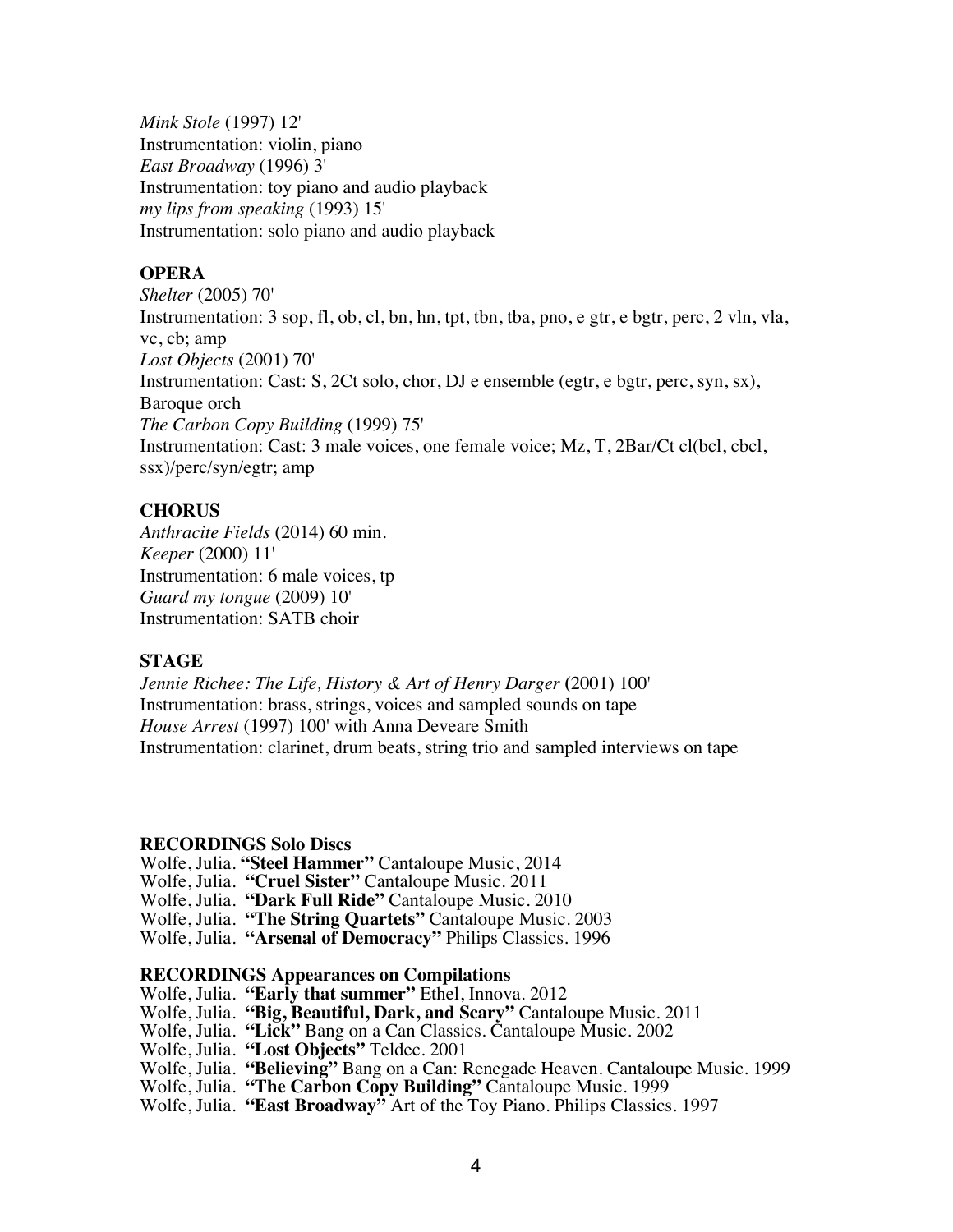Wolfe, Julia. **"Lick"** Bang on a Can: Industry. Sony Classical. 1995

Wolfe, Julia. **"Four Marys"** CRI. 1994

Wolfe, Julia. **"The Vermeer Room"** Bang on a Can Live Volume 1. CRI. 1992

**RESIDENCIES AND MASTER CLASSES (Since 2009, Selected) LG Arts Center, Seoul, Korea.** April 2014 **Conservatoire National Superieur de Musique of Lyon.** January 2013 **Yale School of Music.** January 2013 **University of Michigan.** The William Bolcom Composer Residency. Jan-Feb 2011 **University of North Texas.** Composer Residency. Feb 2011 **Bang On A Can Summer Music Festival at Mass MoCA.** Composition Faculty. 2002 present **Mills College.** Jean Macduff Vaux Composer-in-Residence. Feb 2010 **University of Indiana**, Composer Residency, April 2009 **15th Young Composers Meetings 2009 Apeldoorn.** The Netherlands. Faculty. Feb 2009 **University of Wisconsin-River Falls.** Composer Residency. Jan 2009 **PUBLIC PERFORMANCES (Since 2009. Selected) NY Philharmonic Biennal, Avery Fisher Hall.** New York. Anthracite Fields. May 2014 **Carnegie Hall.** New York. Cruel Sister. April 2014 **Chan Centre for the Performing Arts**. Vancouver. Thirst. March 2014 **Tongyeong International Festival.** Seoul, Korea. Big, Beautiful, Dark, and Scary. March 2014 **Central Conservatory of Music Beijing.** China. Believing,. March 2014 **Ciclo de Conciertos Contemporania**. Buenos Aires. Believing. November 2013 **Muziekgebouw**. Amsterdam. Reeling. November 2013 **American Composers Orchestra, Carnegie Hall.** New York. Fuel. October 2013 **Konzert Theater Bern.** Bern, Switzerland. Fuel. October 2013 **MASS MoCA.** Massachussetts. Fuel. August 2013 **MASS MoCA.** Massachussetts. Steel Hammer. July 2013 **Concertgebouw Brugges.** Belgium. Steel Hammer May 2013 **Barbican. London.** Steel Hammer May 2013 **Uppsala Konsert Kongress.** Sweden. May 2013 **Beijing Modern Music.** China. Big, Beauitful, Dark, and Scary. May 2013 **University of Nebraska.** Omaha. Lick. April 2013 **USC Thorton School of Music.** California. Arsenal of Democracy. March 2013 **Northwestern University.** Illinois. Arsenal of Democracy. February 2013 **Third Angle New Music.** Portland, Oregon. Julia Wolfe Portrait Concert. February 2013 **Les Subsistance - Aire de Jeu.** Lyon, France. Julia Wolfe Portrait Concert live music with dance. January 2013 **Sydney Opera House.** Australia. Big, Beautiful, Dark, and Scary. November 2012 **HARPA.** Reykjavik, Iceland. Fuel. October 2012 **South Bank Centre.** London. Portrait Concert including rise and fLY. October 2012 **Barbican Centre**. London. Reeling. March 2012 **Lincoln Center.** New York. Reeling. April 2012 **Chelsea Art Museum.** New York. Dig Deep. May 2011 **Barbican Centre.** London. Cruel Sister. May 2011 **Barbican Centre.** London. Lad. May 2011 **Boston Modern Orchestra Project.** Singing in the Dead of Night. April 2011 **GostborgsMusiken**, Denmark. Arsenal of Democracy. April 2011 **Quintet Tabor**. New York. On-Seven-Star-Shoes. April 2011 **Stockholms Lans Blasarsymfoniker**. Sweden. Arsenal of Democracy. April, 2011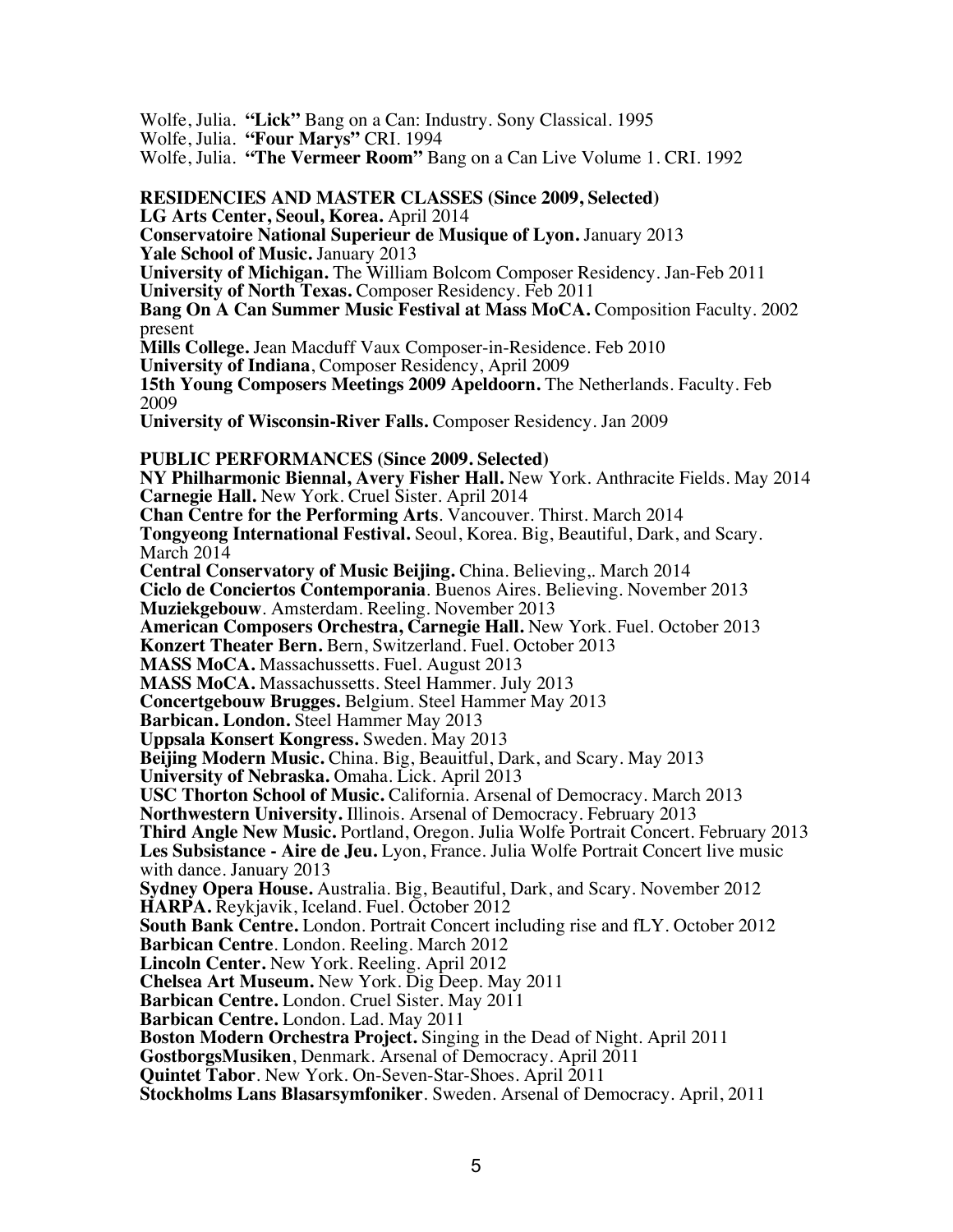**Ethel String Quartet**, WNYC New York, Early That Summer. April 2011 **New World Symphony**. Miami Beach. Arsenal of Democracy, April 2011 **Asko Ensemble**. The Netherlands. Combat de Boxe. March 2011 **JACK Quartet**. Cal State Fullerton. Dig Deep. March 2011 **Stanford University.** Big Beautiful Dark and Scary. November 2010 **JACK Quartet**. Crane Arts Philadelphia. Dig Deep. November 2010 **Contemporaneous**. Bard College. Believing. November 2010 **Baryshnikov Arts Center**. New York. Lick. November 2010 **JACK Quartet**. University of Wisconsin-Madison. Dig Deep. November 2010 **JACK Quartet**. University of Iowa. Dig Deep. November 2010 **Disney Hall Green Umbrella Series.** Los Angeles. Dark Full Ride. Early that summer. October 2010 **Le Poisson Rouge.** New York. Portrait Concert. October 2010 **Williams Center at Lafayette College**. Early That Summer. Sept 2010 **Musikgebouw**. Amsterdam. With a Blue Dress On. September 2010 **Ethel String Quartet**. Mount Tremper Arts NY. Early That Summer. July 2010 **Teater Republique.** Copenhagen. Believing. June 2010 **SFSU Ensemble**. San Francisco. Lick. May 2010 **CUBE Ensemble**. Columbia College Chicago. April 2010 **ZKM.** Karlsruhe, Germany. Believing. April 2010 **Korzo Theater.** Den Haag, Netherlands. Believing. April 2010 **The Basel Sinfonietta**. Concertgebouw Rotterdam. My Beautiful Scream. March 2010 **Koninklijk Ballet van Vlaanderen**. Antwerpen. Belgium, Dark Full Ride. March 2010 **The Basel Sinfonietta**, Basel. Switzerland. My Beautiful Scream. March 2010 **Muziekgebouw.** Amsterdam. Big Beautiful Dark and Scary. March 2010 **Teatro Elfo/Puccini.** Milan, Italy. Big Beautiful Dark and Scary. March 2010 **Zankel Hall at Carnegie Hall**. Steel Hammer. Nov 2009. **Dekelboum Hall at the University of Maryland**. Steel Hammer. Nov 2009. **Eisenhower Auditorium at Penn State**. Steel Hammer. November 2009. **UNC Memorial Hall**. Steel Hammer. November 2009. **Philips Center at the University of Florida**. Steel Hammer. November 2009. **Roulette**. New York. LAD, November 2009 **Faust Harrison Pianos**, New York. My Lips From Speaking. November 2009 **Chelsea Art Museum**. New York. Stronghold. November 2009 **Steinhardt MPAP**. New York. The Vermeer Room. October 2009 **China Shanghai International Arts Festival.** Believing. October 2009 **Beijing Music Festival.** Believing. October 2009 **St. Christopher Chamber Orchestra**. Denmark. Fuel. September 2009 **Muziek Centrum Nederland**, The Netherlands. Tell Me Everything. September 2009 **League of Composers Orchestra**. New York. The Vermeer Room. June 2009 **Spoleto Festival**, Charleston SC. Cruel Sister. May 2009 **UWRF Symphony**. River Falls WI. Arsenal of Democracy. April 2009 **Adorno Ensemble**. San Francisco. Mink Stole. April 2009 **IU New Music Ensemble**. Bloomington.Tell Me Everything. April 2009 **Alice Tully Hall.** Lick. March 2009 **Kimmel Center.** Philadelphia. Big Beautiful Dark and Scary. February 2009 **Chan Centre.** Vancouver. Big Beautiful Dark and Scary. February 2009 **Orchestra Le Manege de Mons**. France. Fuel. February 2009 **Ars Nova.** Copenhagen Denmark. Thirst. February 2009

#### **PROFILES AND REVIEWS (Selected)**

**PBS, The Art Assignment.** Featured Artist. September 2014 **Los Angeles Times.** NY PHIL Biennial laudable. June 5, 2014 **New York Times.** For Ensembles and Singers. June 1, 2014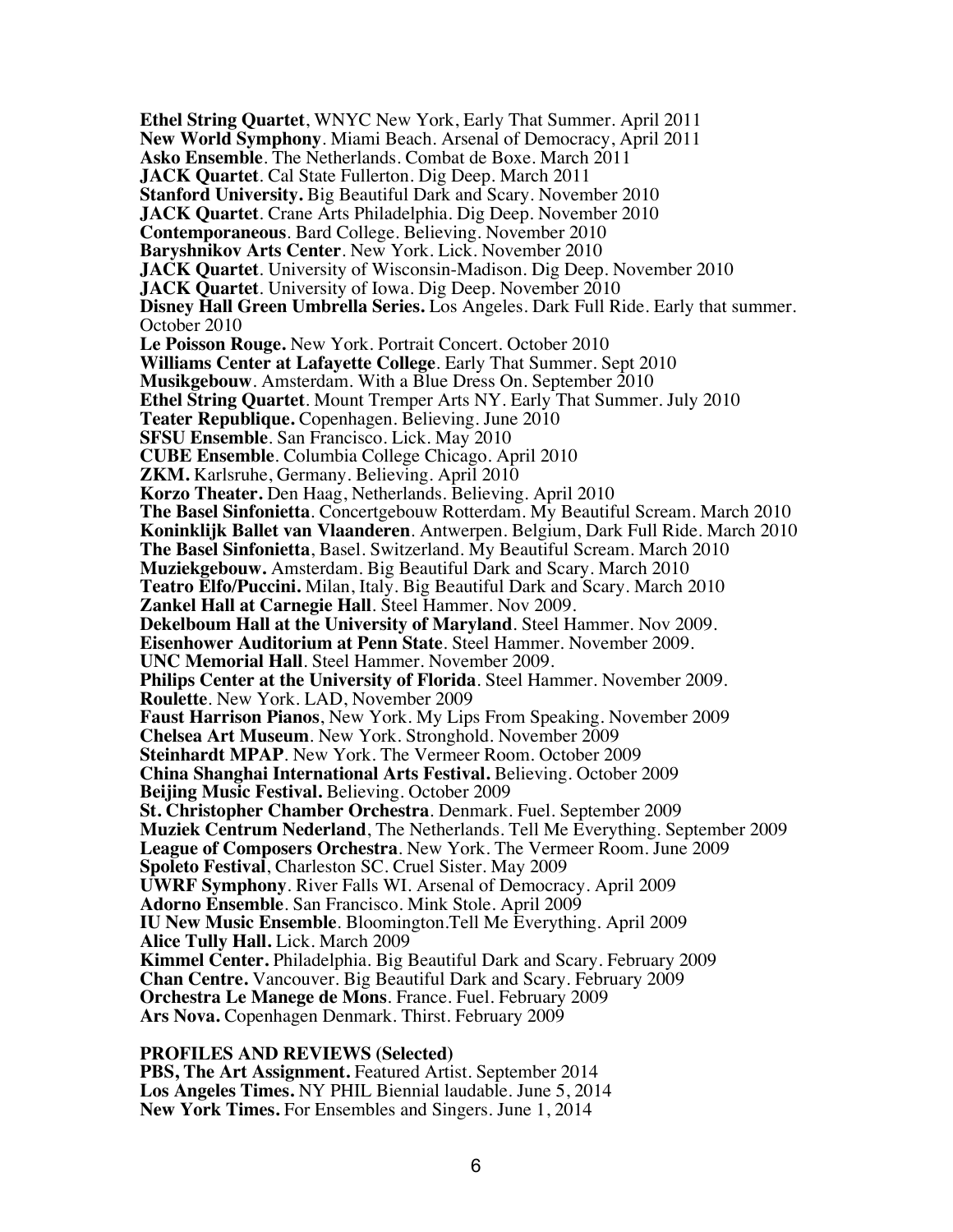**New York Times.** What's New? Ask the Philharmonic. (critics pick) May 22, 2014 **PBS, Arthur** – Featured as myself on Binky's Music Madness. May 14, 2014 **Philadelphia Inquirer.** Wolfe's 'Anthracite Fields'. April 30, 2014 **New York Times.** After Drowning, Musical Bones Wash Ashore. April 27, 2014 **New York Times.** Search for Atypical Yields Diverse Program. October 2013 **New York Times.** Steel Hammer… Planned for the Humana Festival. November 2013 **New York Times.** A Concert's Final Note is Provided by Nature. July 2013 **New York Times.** Monica Germino…June 2013 **New York Times.** Philharmonic Maps Out a Kaleidoscopic Biennial. May 2013 **The New Yorker.** Bang Theory. January 7, 2013 **New York Times.** Bang on a Can Wraps Up 25<sup>th</sup>-Anniversary Season. April 20, 2012 **New York Times.** Bang on a Can Marathon. June 18, 2012 **San Francisco Classical Voice.** Fueled by Julia Wolfe. May 24, 2011 **Sequenza 21.** CD Reviews - Julia Wolfe: Cruel Sister. May 03, 2011 **New York Times.** The Tale Those Strings Can Tell. Feb 4, 2011 **New York Times.** Post-Minimalism and Folk Ballads Fuel a Composer. Feb 1, 2011 **Los Angeles Times.** Los Angeles Philharmonic New Music Group at Walt Disney Concert Hall. Oct 20, 2010 **New York Times.** The John Henry Who Might Have Been. Nov 23, 2009 **Philadelphia Inquirer.** Her radical, rumbling vision. Nov 15, 2009 **Sequenza 21.** Julia Wolfe: Dark Full Ride. Oct 23, 2009 **Chamber Music America.** Julia Wolfe. July, 2009 **New York Times.** Music of the Spheres and the Pain of Earthly Matters. April 24, 2007 **Wall Street Journal.** Unsafe Havens in Music, Words and Pictures. December 7, 2005 **Wall Street Journal.** Bang on a Can's 'The New Yorkers' and the State of New Classical Music. October 30, 2003 **The New York Observer.** The New York World. October 20, 2003 **Time Out.** Still bangin'. June 5-12, 2003 **The New Yorker.** String Theory. March 3, 2003 **New York Times.** Ultimate Downtowners Head for the Hills. July 7, 2002 **Sequenza 21.** Julia Wolfe: after minimalism. Feb 28, 2002 **New York Times.** Bang on a Can Issues a Manifesto. May 21, 1995 **Lincoln Center Stagebill.** Upstarts from Downtown. March, 1994 **New York Times.** Hunting for the Musical Thread. June 2, 1993 **Village Voice.** After Ugly Music. June 1, 1993 **TEACHING Seminar in Composition Instrumental Techniques and Materials: Chamber Music Chamber Ensembles**

**Composition (Private Lessons) Seminar in Theory**

**PROFESSIONAL AFFILIATIONS** ASCAP

**SERVICE TO DISCIPLINE**

**Bang on a Can**, Co-Founder and Co-Artistic Director, 1987-present **Other Minds**, Advisory Board, 1995-present **American Composers Orchestra**, Advisory Board, 1998-present **Cantaloupe Music**, Co-Founder and Co-Artistic Director, 2001-present **New Music USA**, Artists Council, 2005-present **Roomful of Teeth**, Advisory Board, 2006-present **League of Composers**, Advisory Board, 2007-present